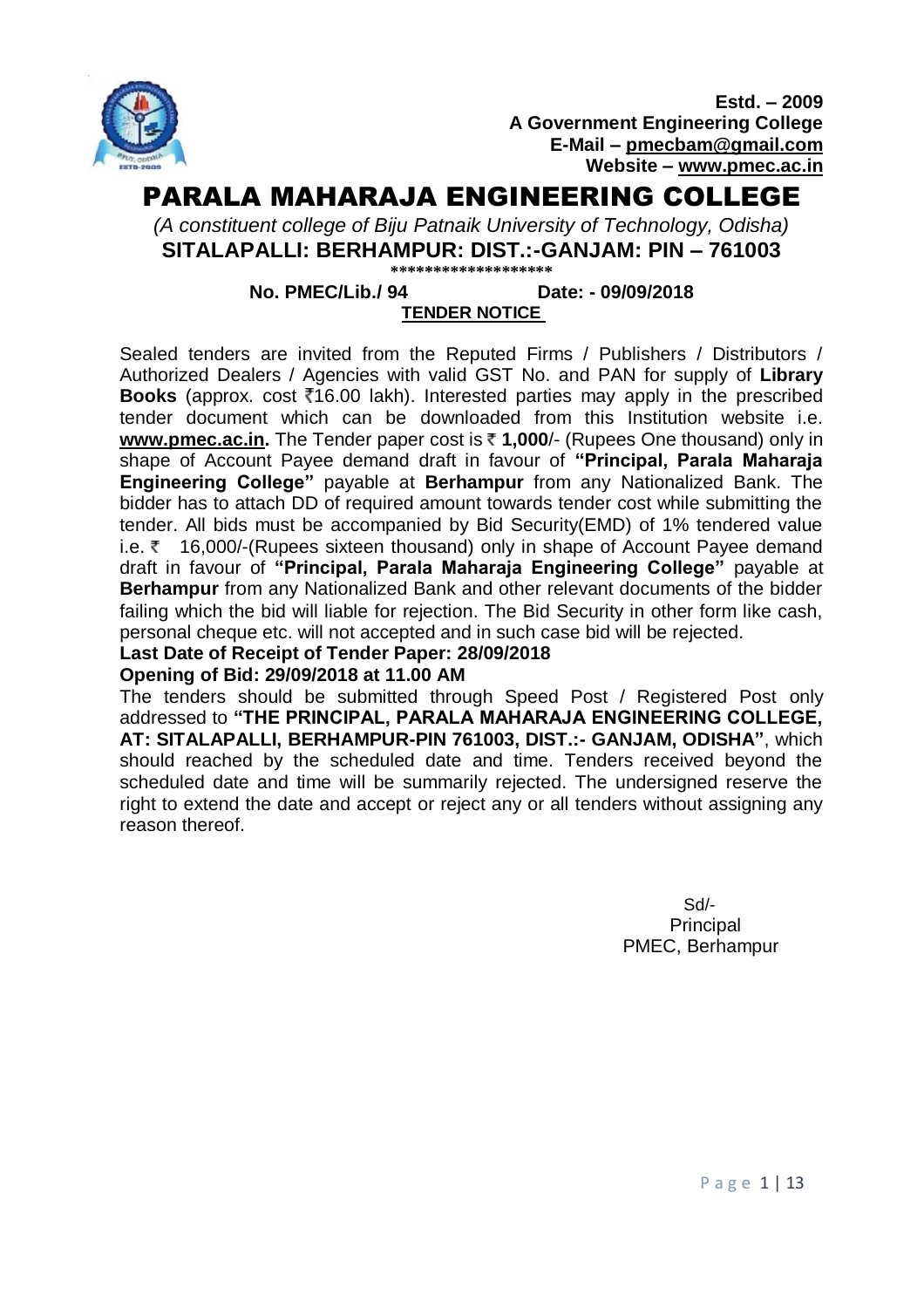#### **GENERAL TERMS AND CONDITIONS**

Tender from Authorized Indian Publishers / Suppliers / Distributors / Vendors for the supply of Books to the Central Library of this Institute will be considered.

- 1. The tender shall be submitted in a sealed envelope with the name of work super scribed over it. The name and address of the tenderer shall be written on the bottom left hand corner of the envelope. The tender shall be addressed to **"THE PRINCIPAL, PARALA MAHARAJA ENGINEERING COLLEGE: BERHAMPUR, AT: - SITALAPALLI, PIN - 761003, DIST.:- GANJAM, ODISHA".**
- 2. Preference will be given to the Good office committee (GOC) approved Publishers / Suppliers / Distributors / Vendors.
- 3. PAN (Permanent Account Number) allotted by the Income Tax Department.
- 4. The cost of tender document is **Rs.1000/- (Rupees One thousand)** only. Tenderer download the Tender document from PMEC's website i.e. **[www.pmec.ac.in](http://www.pmec.ac.in/)**. The tenderer who downloads the tender document from PMEC's website has to enclose a Demand Draft (for Rs.1000/-) drawn in favour of **"Principal, Parala Maharaja Engineering College"** payable at **Berhampur** at the time of submission of tenders, failing which tender shall be rejected.
- 4. The document should be accompanied by an **Earnest Money Deposit (EMD)** amounting to **Rs.16, 000/- (Rupees Sixteen thousand) only** in the form of Demand Draft drawn in favour of **"Principal, Parala Maharaja Engineering College"** payable at **Berhampur.**
- 5. Successful bidder should submit a Security Deposit of Rs 50,000/- (Rupees Fifty Thousand) only in the form of Demand Draft drawn in favour of **"Principal, Parala Maharaja Engineering College"** payable at **Berhampur** with in 10(ten) days of receipt of order. The Security deposit will be refunded to the bidder on successful execution of Purchase Order (PO).
- 6. No interest on Security Deposit and Earnest Money (EMD) shall be paid by this Institution to the bidder.
- 7. Undertaking to Organization. Citing that the Firm/Agency has not been blacklisted by any Government organizations.
- 8. Reserve Bank of India (RBI) / Good Office Committee (GOC) currency conversion rates as applicable on the date of PO should only be followed and should also be clearly indicated on the invoice. A copy of Publisher's invoice as a price proof without any manipulation is mandatory.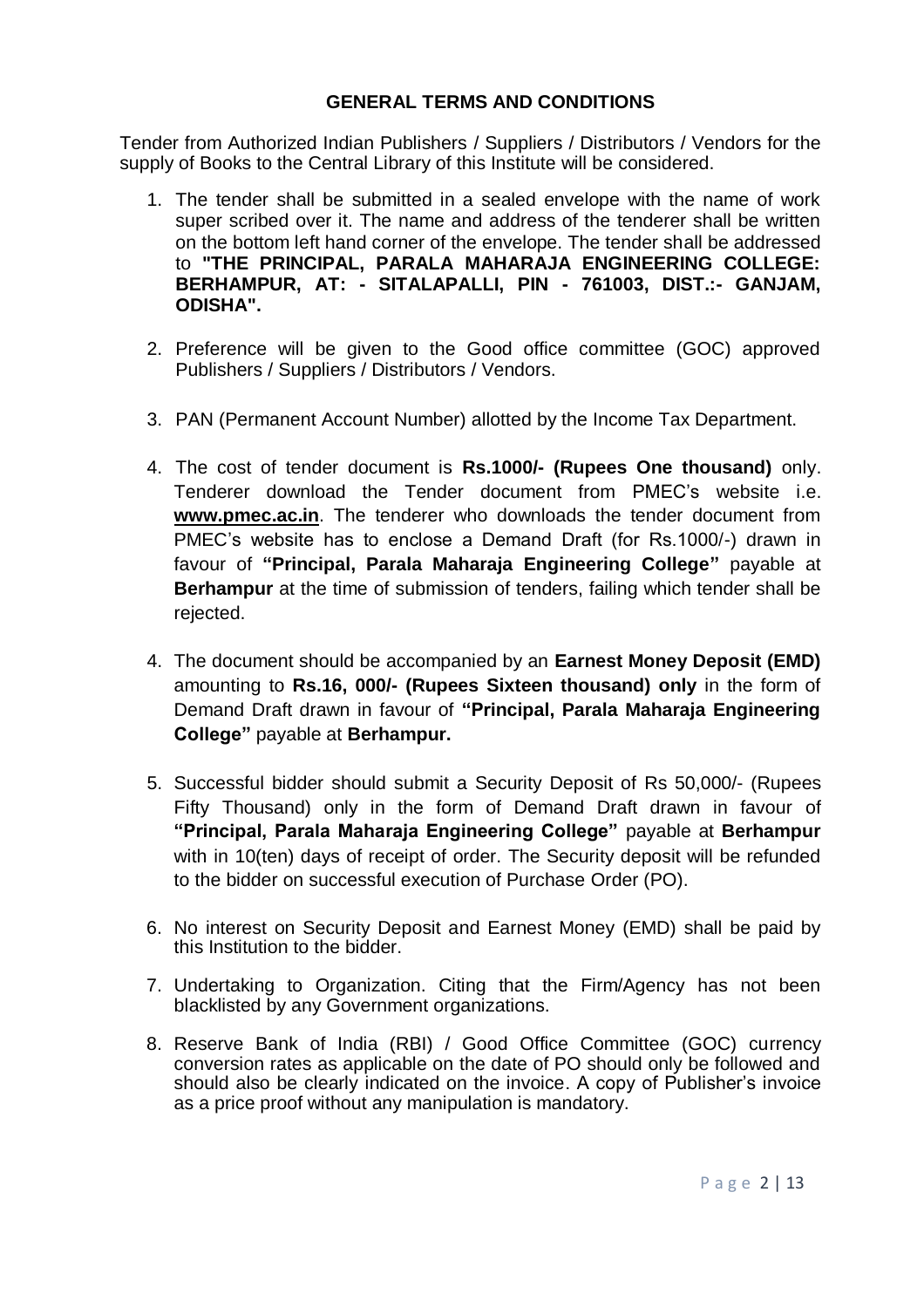- 9. Books/Publications shall be supplied in good physical condition with latest edition. Damaged/defective copies shall not be accepted and will be returned at the cost of Firm/Agency.
- 10.Time-frame for book supply will be 20 days (maximum) for Indian/Foreign titles (if available in India) and 45 days (maximum) for Foreign titles (if not available in India). If the requested title(s) is OFP (Out of Print) or POD (Print on Demand), sufficient valid supporting documentary proof should accompany the communication seeking any extra time for supply.
- 11.The supply should be free of freight charges. If the supply is made through Railway Parcel, in that case the freight must be pre-paid. If the supply is made by post, the books should be sent by registered post / parcel, whose charges will be borne by the supplier. Books sent via V.P.P. will not be accepted.
- 12.The books should be supplied by the date specified in the purchase order, failing which the order would automatically be treated as cancelled.
- 13.Only latest editions are to be supplied even if reminder titles are mentioned in our purchase order.
- 14.The firm / Agency have to submit the bills in triplicate quoting our order number and date.
- 15.If the tenderer/tenderers deliberately gives/give any wrong information or suppresses/any material facts or makes/make false representations in this tender or creates/create circumstances for the acceptance of his/their tender, PMEC reserves the right to reject such tender at any stage or cancel the order even after acceptance of the tender at the risk and cost of the tenderer/tenderers.
- 16.The bills in triplicate must contain a certificate that authorized publisher's prices have been charged and they are the latest editions and not remainder titles. The bill should be accompanied with price proof.
- 17.Serial number given in our order list should be mentioned against each item in the bill and in all the further correspondence of the Firm/Agency.
- 18.In the case of foreign publications, the original prices in the foreign currency shall be mentioned in the bill along with the Rupee prices charged in accordance with the approved rate of exchange.
- 19.The Foreign Books available in dual currencies should be billed in the currency by which the converted cost is the lowest in Indian rupees.
- 20.A multi-volume publication if mentioned twice, only one set be supplied.
- 21. The supplier undertakes to refund the amount, if charged, in excess than the prices of books.
- 22. The payment shall be released after the receipt of books and their verification by the library.
- 23. Defective copy if any, supplied will be returned even stamped accessioned after any length of time, when detected.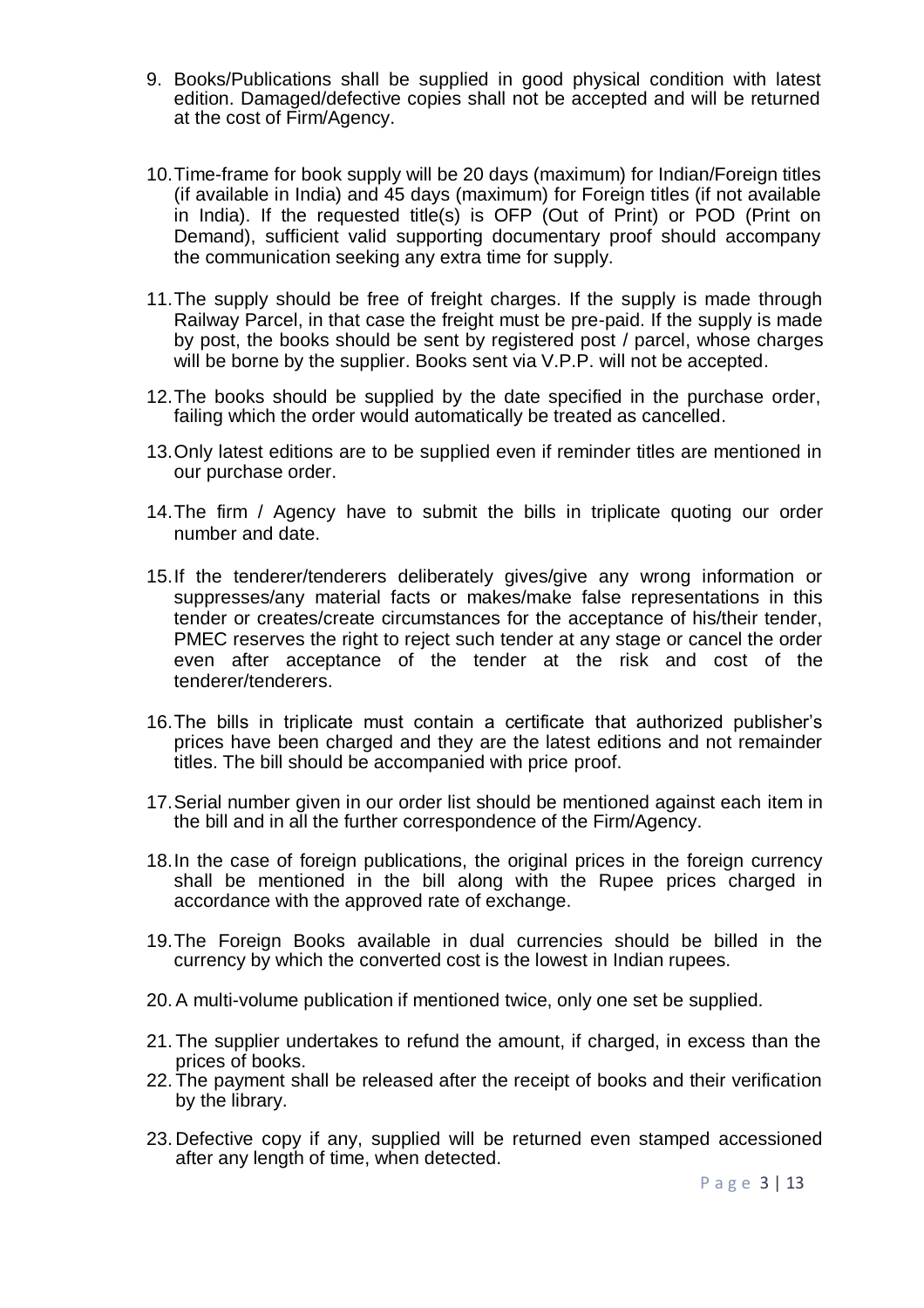24. No banned book(s) should be supplied and if any such book is supplied, it would be forfeited.

### 25.**Validity of Empanelment/ Registration**

Initially, validity period of empanelment for the supply of books will be for One (1) year extendable to another one years on yearly basis on satisfactory performance of book vendor.

#### 26. **Termination of Empanelment/ Registration**

The vendor's empanelment/ registration may be terminated/ dropped/ blacklisted from the panel of vendors at the occurrence of any of the following -

- $\triangleright$  Poor supply against the purchase order of books.
- $\triangleright$  If at any time found that the information provided by the book vendor in any form about publications, services, costs and related matters are incorrect/false and results in loss to the Institute in any form.
- 27.The Bidders shall quote the rate of discounts as enclosed (in **Annexure-I**).

#### 28.**Resolution of Disputes**

- a) The Consignee & the Supplier should try to resolve the disputes (if any) amicably.
- b) Thereafter, it may be taken to the proper Court of Law to the jurisdictions of Berhampur Court only where the college is situated.
- 29. The decision of the undersigned on any dispute related to this tender shall be final and binding.
- 30. The authority reserves the right to accept or to cancel/reject/modify any or all item(s) of the tender at any stage without assigning any reason. Therefore, no correspondence shall be entertained.

 Sd/- **Principal** PMEC, Berhampur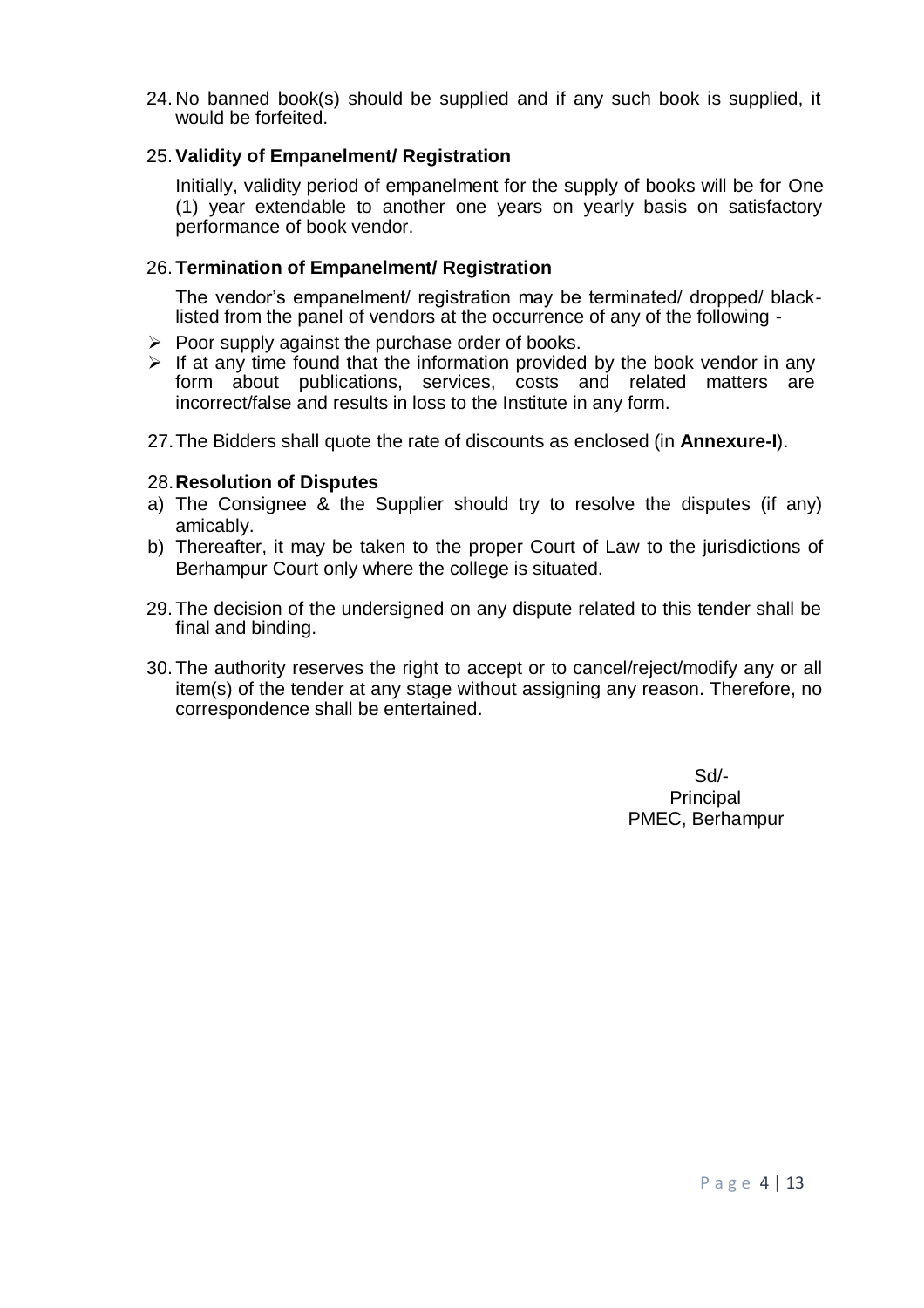# *Annexure-I* **PARALA MAHARAJA ENGINEERING COLLEGE SITALAPALLI: BERHAMPUR: PIN-761003**

**\*\*\*\*\*\*\*\*\*\*\*\*\*\***

### **LIST OF THE PUBLISHERS**

| SI.<br>No.     | <b>LIST OF PUBLISHERS</b>                             | <b>PERCENTAG</b><br>E OF<br><b>DISCOUNT</b> |
|----------------|-------------------------------------------------------|---------------------------------------------|
| $\mathbf 1$    | ABP PRIVATE LIMITED, NEW DELHI (BUSINESS WORLD)       |                                             |
| $\overline{2}$ | ACADEMY FOUNDATION, NEW DELHI                         |                                             |
| 3              | ACADEMY PUBLISHERS, KOLKATA                           |                                             |
| 4              | AFFILIATED EAST WEST PRESS PRIVATE LIMITED, NEW DELHI |                                             |
| 5              | ALL INDIA TRAVELERS BOOK SELLERS, NEW DELHI           |                                             |
| 6              | ANE BOOKS PVT. LTD.                                   |                                             |
| 7              | ANMOL PUBLICATIONS PVT. LTD., NEW DELHI               |                                             |
| 8              | APH PUBLISHING CORPORATION, NEW DELHI                 |                                             |
| 9              | <b>Arihant Publication</b>                            |                                             |
| 10             | <b>ASM International</b>                              |                                             |
| 11             | <b>B</b> K Publication                                |                                             |
| 12             | BOOKS AND ALLIED PVT. LTD., KOLKATA                   |                                             |
| 13             | BPB PUBLICATIONS, NEW DELHI.                          |                                             |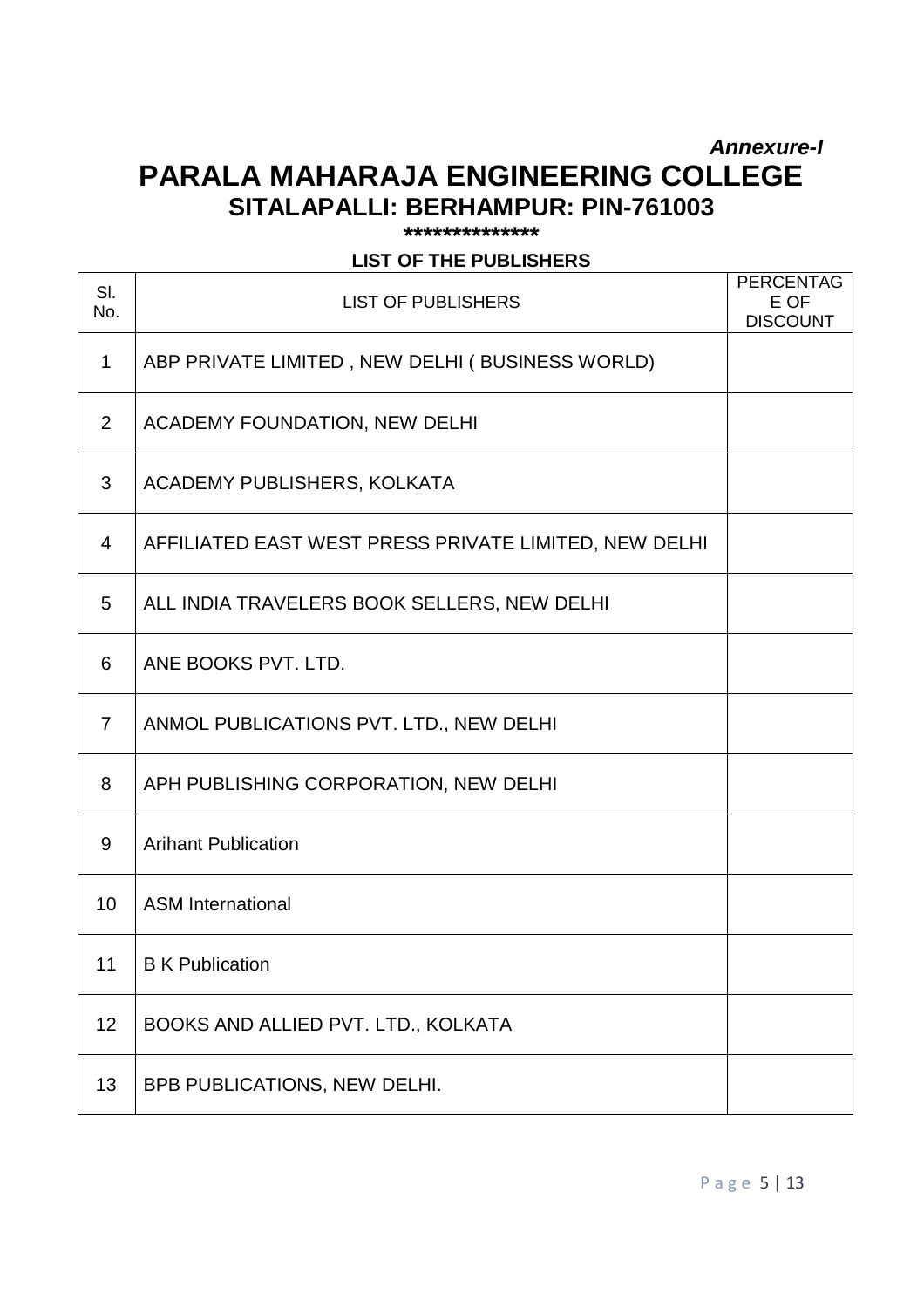| 14 | <b>BS Publishers</b>                                 |  |
|----|------------------------------------------------------|--|
| 15 | <b>Butterworth Publication</b>                       |  |
| 16 | CAMBRIDGE UNIVERSITY PRESS, KOLKATA.                 |  |
| 17 | CAREER OPTIONS, NEWDELHI.                            |  |
| 18 | CBS PUBLISHERS & DISTRIBUTORS, NEW DELHI.            |  |
| 19 | <b>CENGAGE PUBLICATION</b>                           |  |
| 20 | CHAITANYA PUBLISHING HOUSE, ALLAHABAD.               |  |
| 21 | CHAROTAR PUBLISHING HOUSE, ANAND.                    |  |
| 22 | CHILDREN'S BOOK TRUST, NEWDELHI.                     |  |
|    |                                                      |  |
| 23 | <b>CRC Press</b>                                     |  |
| 24 | <b>DHANPAT RAI &amp; Co.</b>                         |  |
| 25 | DHANPAT RAI PUBLICATIONS PVT. LTD., NEWDELHI.        |  |
| 26 | DHANPAT RAI PUBLISHING COMPANY PVT. LTD., NEW DELHI. |  |
| 27 | DR SOMEN DAS, KOLKATA.                               |  |
| 28 | ELSEVIER SCIENCE INDIA PVT. LTD., NEWDELHI.          |  |
| 29 | ENGINEER'S, PUBLISHERS, NEW DELHI.                   |  |
| 30 | EXCEL BOOKS, NEW DELHI.                              |  |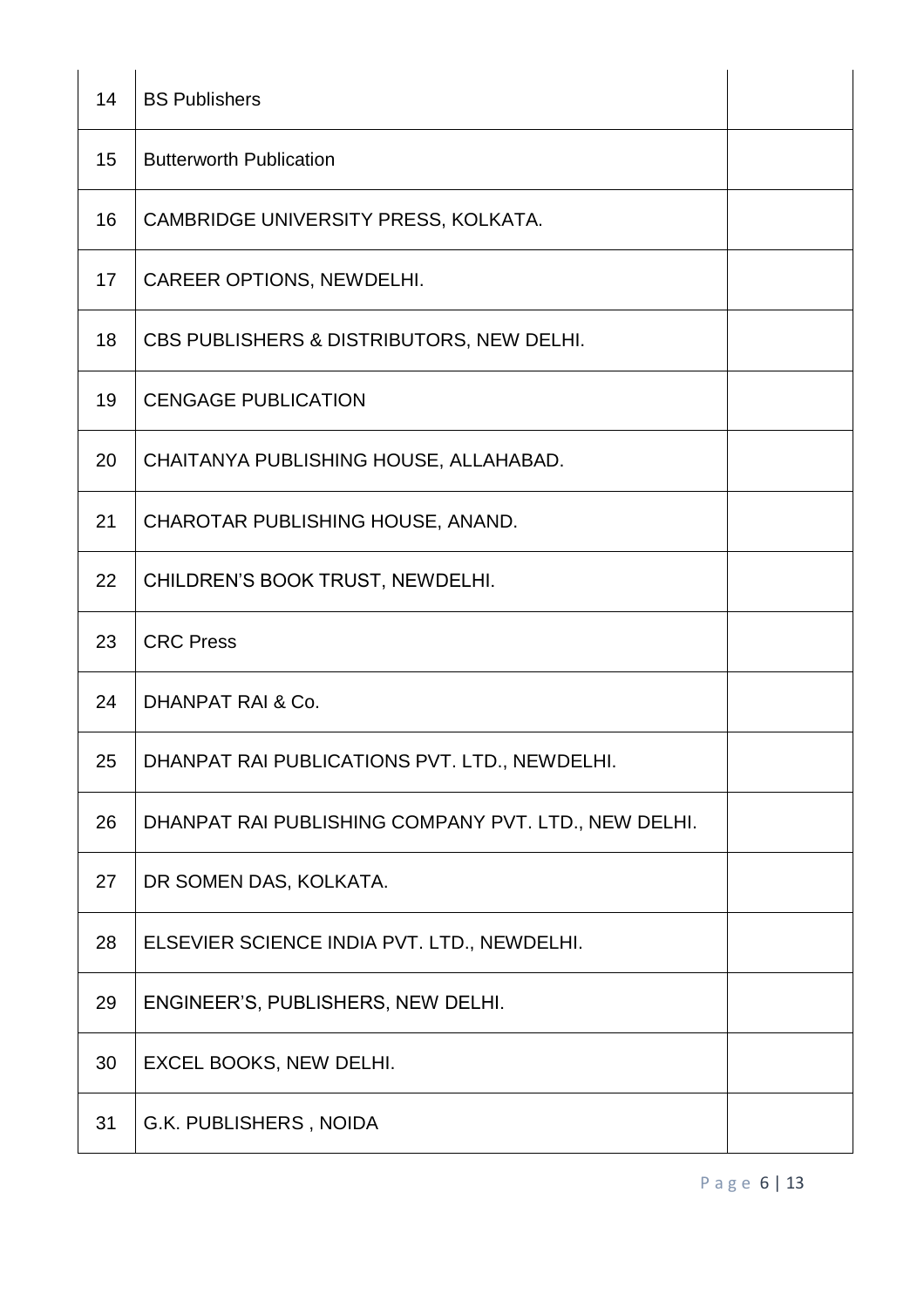| 32 | GALGOTIA PUBLICATIONS PVT. LTD., NEW DELHI               |  |
|----|----------------------------------------------------------|--|
| 33 | <b>HIMALAYA</b>                                          |  |
| 34 | HIMALAYA PUBLISHING HOUSE.                               |  |
| 35 | I K INTERNATIONAL PVT. LTD, NEWDELHI.                    |  |
| 36 | <b>IEEE PUBLICATIONS</b>                                 |  |
| 37 | INDIAN BOOK DISTRIBUTING CO/MEDIA PROMOTORS,<br>KOLKATA. |  |
| 38 | INFA PUBLICATIONS, NEW DELHI.                            |  |
| 39 | INFINITY BOOKS, NEW DELHI.                               |  |
| 40 | <b>Jaico Publications</b>                                |  |
| 41 | <b>KALYANI</b>                                           |  |
| 42 | KAPLAN PUBLISHING, USA.                                  |  |
| 43 | <b>KHANNA PUBLISHERS, DELHI</b>                          |  |
| 44 | KONARK PUBLISHERS PVT. LTD, DELHI.                       |  |
| 45 | LAXMI PUBLICATIONS/ FIREWALL MEDIA, NEW DELHI.           |  |
| 46 | M CHOKRABORTY, KOLKATA                                   |  |
| 47 | MACMILLAN INDIA PVT LTD., NEW DELHI.                     |  |
| 48 | MANAS PUBLICATIONS / OFFICERS BOOKS, NEW DELHI.          |  |
| 49 |                                                          |  |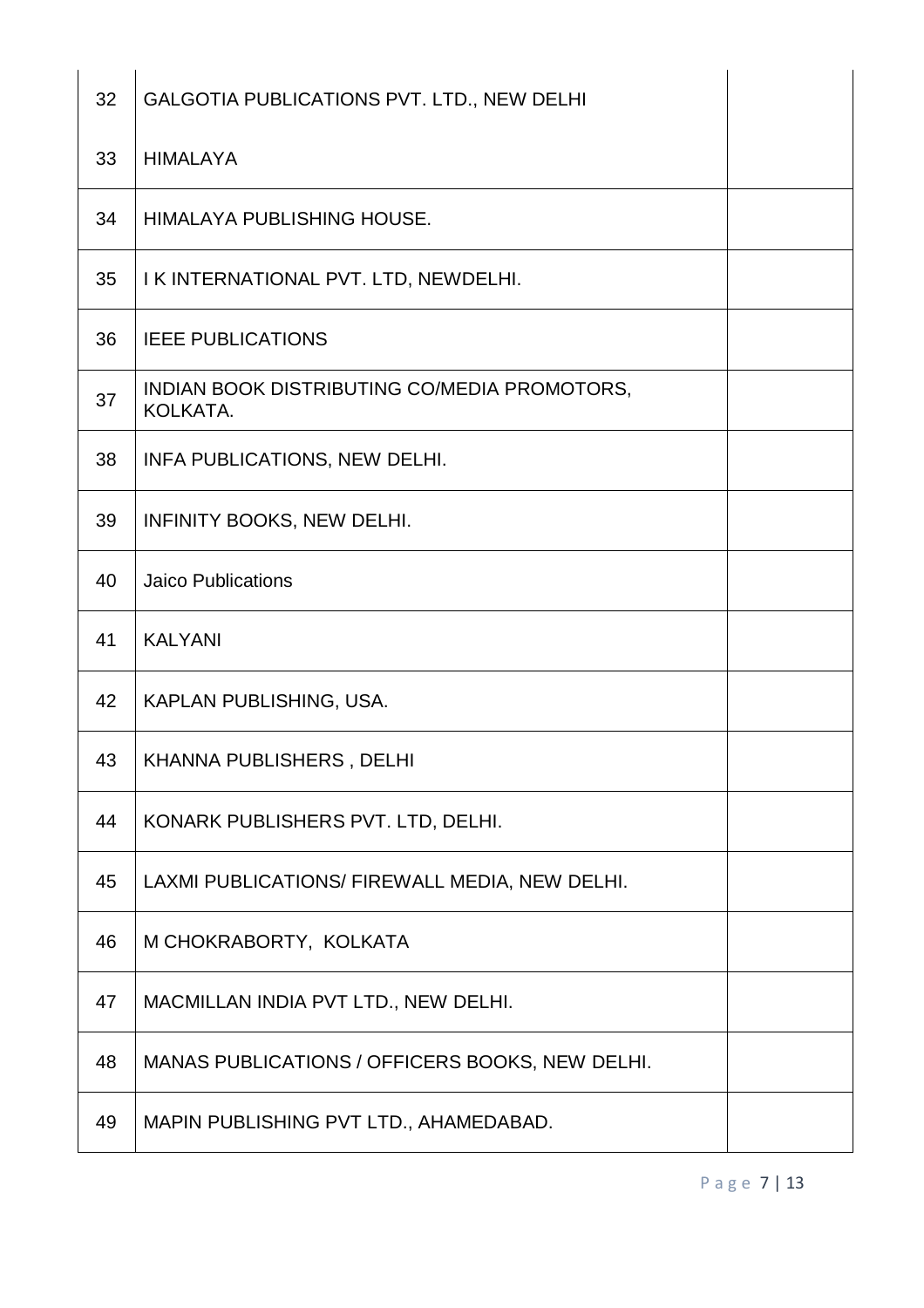| 50 | <b>McGraw Hill Education India</b>             |  |
|----|------------------------------------------------|--|
| 51 | <b>MEDIA PROMOTERS</b>                         |  |
| 52 | <b>MIR Publication</b>                         |  |
| 53 | MOTILAL BANARASIDASS, DELHI.                   |  |
| 54 | NAROSA PUBLISHING HOUSE, NEW DELHI.            |  |
| 55 | NATIONAL BOOK TRUST, NEW DELHI.                |  |
| 56 | Nem Chand & Bros                               |  |
| 57 | NEW AGE INTERNATIONAL PVT LTD, NEW DELHI.      |  |
| 58 | NEW CENTRAL BOOK AGENCY, KOLKATA.              |  |
| 59 | ORIENT LONG MAN/ BLACKSWAN PVT LTD, KOLKATA.   |  |
| 60 | ORIENT PAPERBACKS (VISION BOOKS), NEW DELHI.   |  |
| 61 | <b>OXFORD &amp; IBH</b>                        |  |
| 62 | OXFORD UNIVERSITY PRESS, NEW DELHI.            |  |
| 63 | <b>Packt Publication</b>                       |  |
| 64 | PANIMA PUBLISHING CORPORATION, NEW DELHI.      |  |
| 65 | PARAGON INTERNATIONAL PUBLISHERS, NEW DELHI.   |  |
| 66 | PEARSON/DORLING EDUCATION PVT LTD., NEW DELHI. |  |
| 67 | Peguin India                                   |  |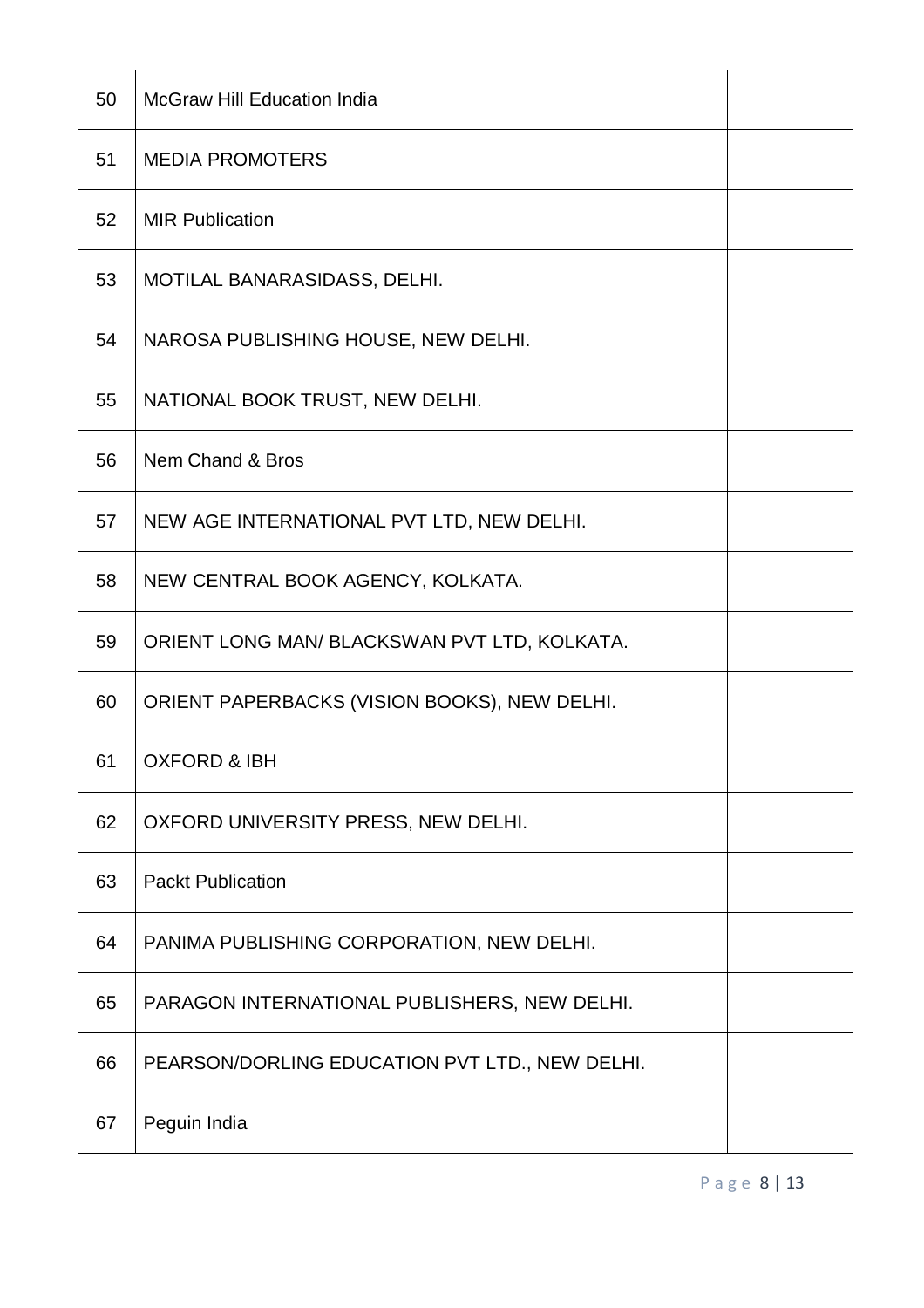| 68 | PENRAM INTERNATIONAL PVT LTD., MUMBAI           |  |
|----|-------------------------------------------------|--|
| 69 | PENTAGON PRESS, NEW DELHI.                      |  |
| 70 | PHI Learning Pvt. Ltd.                          |  |
| 71 | POPULAR PRAKASH AN PVT LTD,. NEW DELHI.         |  |
| 72 | Popular Prakashan                               |  |
| 73 | PUBLICATION DIVISION, NEW DELHI.                |  |
| 74 | RAWAT PUBLICATIONS, JAIPUR.                     |  |
| 75 | <b>REEM Publication</b>                         |  |
| 76 | <b>RESEARCH PRESS</b>                           |  |
| 77 | S K KATARIA & SONS, DELHI                       |  |
| 78 | S.CHAND Publishing                              |  |
| 79 | SAGE PUBLICATIONS/ VISTA/ RESPONSE, NEW DELHI.  |  |
| 80 | SAHNI BROTHERS, AGRA.                           |  |
| 81 | SCITECH PUBLICATIONS (INDIA) PVT LTD, NEWDELHI. |  |
| 82 | SPRINGER INDIA LTD.                             |  |
| 83 | <b>Standard Publister</b>                       |  |
| 84 | <b>Sterling Publishers</b>                      |  |
| 85 | SURJEET PUBLICATIONS, DELHI.                    |  |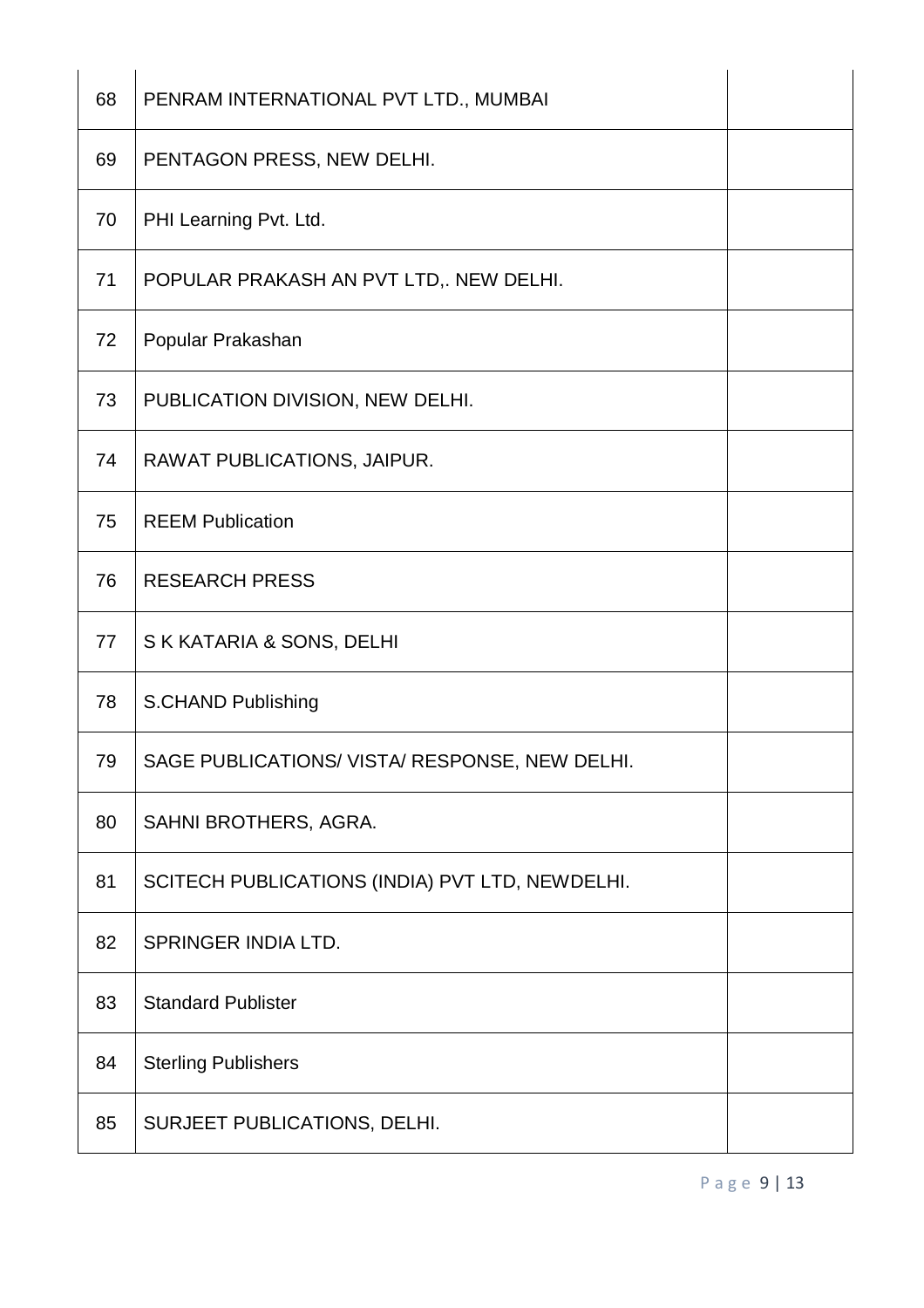| 86  | <b>TAYLOR &amp; FRANCIS PUBLICATION</b>       |  |
|-----|-----------------------------------------------|--|
| 87  | TEKSONS, NEW DELHI.                           |  |
| 88  | THOMPSON/CENGAGE LEARNING PVT LTD, NEW DELHI  |  |
| 89  | UBS PUBLISHERS DISTRIBUTOS PVT LTD, NEW DELHI |  |
| 90  | <b>UMESH Publication</b>                      |  |
| 91  | USHA PUBLICATIONS, MUMBAI.                    |  |
| 92  | VAKIL FEFFER & SIMONS LTD, MUMBAI.            |  |
| 93  | VIKAS PUBLISHING HOUSE PVT LTD, NEW DELHI     |  |
| 94  | VITASTA PUBLISHING PVT LTD, NEW DELHI         |  |
| 95  | <b>VIVA BOOKS, NEW DELHI</b>                  |  |
| 96  | <b>VRINDA PUBLICATIONS PVT LTD, DELHI</b>     |  |
| 97  | WADHWA SALES CORPORATION, NEW DELHI           |  |
| 98  | <b>Westland Publications</b>                  |  |
| 99  | WILEY INDIA/DREAMTECH PVT LTD, NEW DELHI      |  |
| 100 | WORLD PRESS PVT LTD, KOLKATA                  |  |
| 101 | Any Other Publication                         |  |

#### **(Signature of the authorized person) Seal**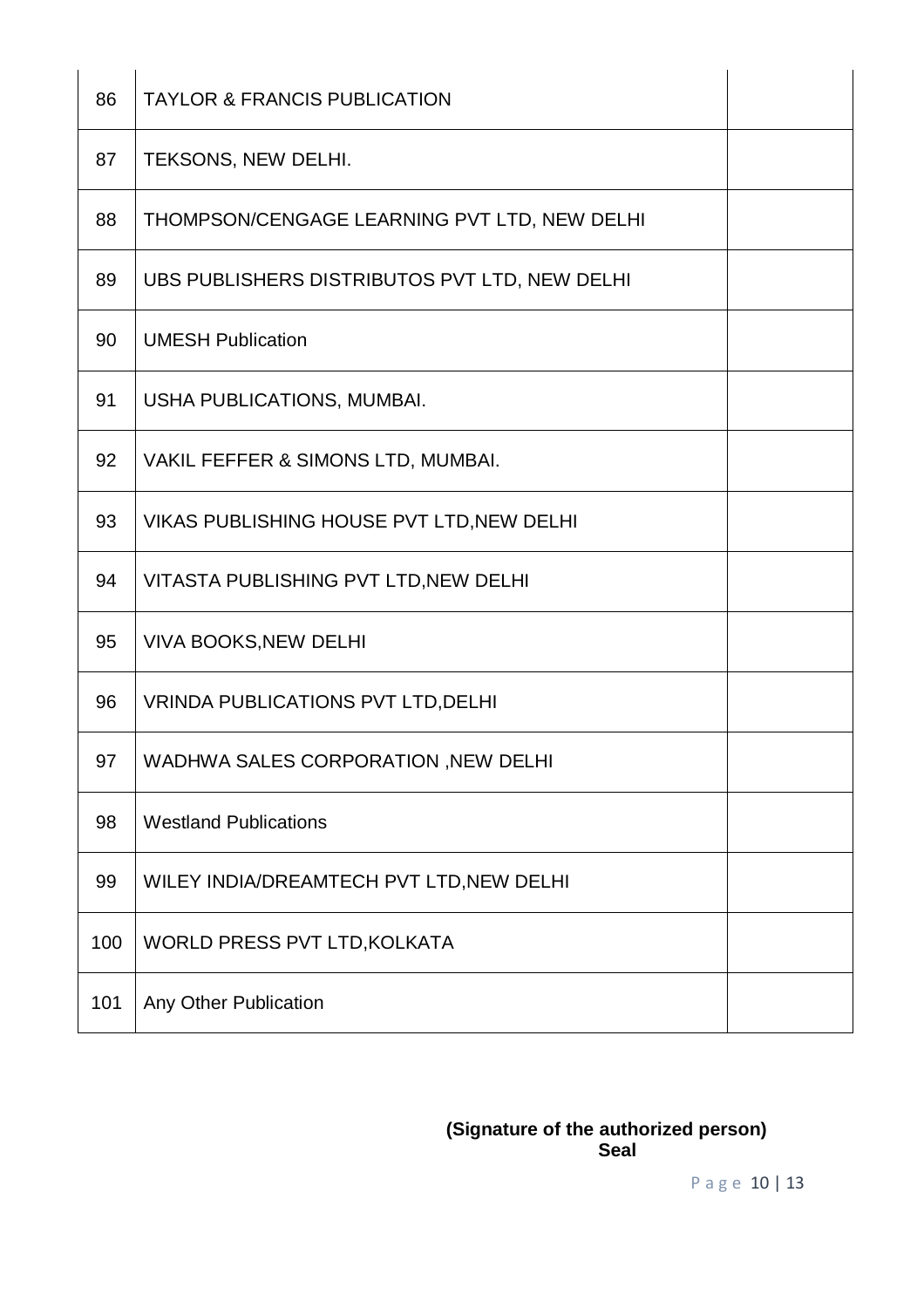## **PARALA MAHARAJA ENGINEERING COLLEGE SITALAPALLI: BERHAMPUR: PIN-761003 \*\*\*\*\*\*\*\*\***

**Synopsis**

| 1.  | Tender number and date                                            |                                               |
|-----|-------------------------------------------------------------------|-----------------------------------------------|
| 2.  | Name & address of the party                                       |                                               |
| 3.  | Name of the owner/proprietor                                      |                                               |
| 4.  | GST No. of the firm:                                              |                                               |
| 5.  | Permanent Account Number (PAN):                                   |                                               |
| 6.  | <b>BID</b> amount                                                 |                                               |
| 7.  | BID DD No. & date                                                 |                                               |
| 8.  | Documents attached (Tick mark) : (i) photocopy of GST certificate |                                               |
|     |                                                                   | :(ii) Photocopy of PAN                        |
| 9.  | <b>Rate of Discount</b>                                           | : To be submitted item-wise in the Annexure-I |
| 10. | Other items if any                                                |                                               |

Date:

## Place: **(Signature of the authorized person) Seal**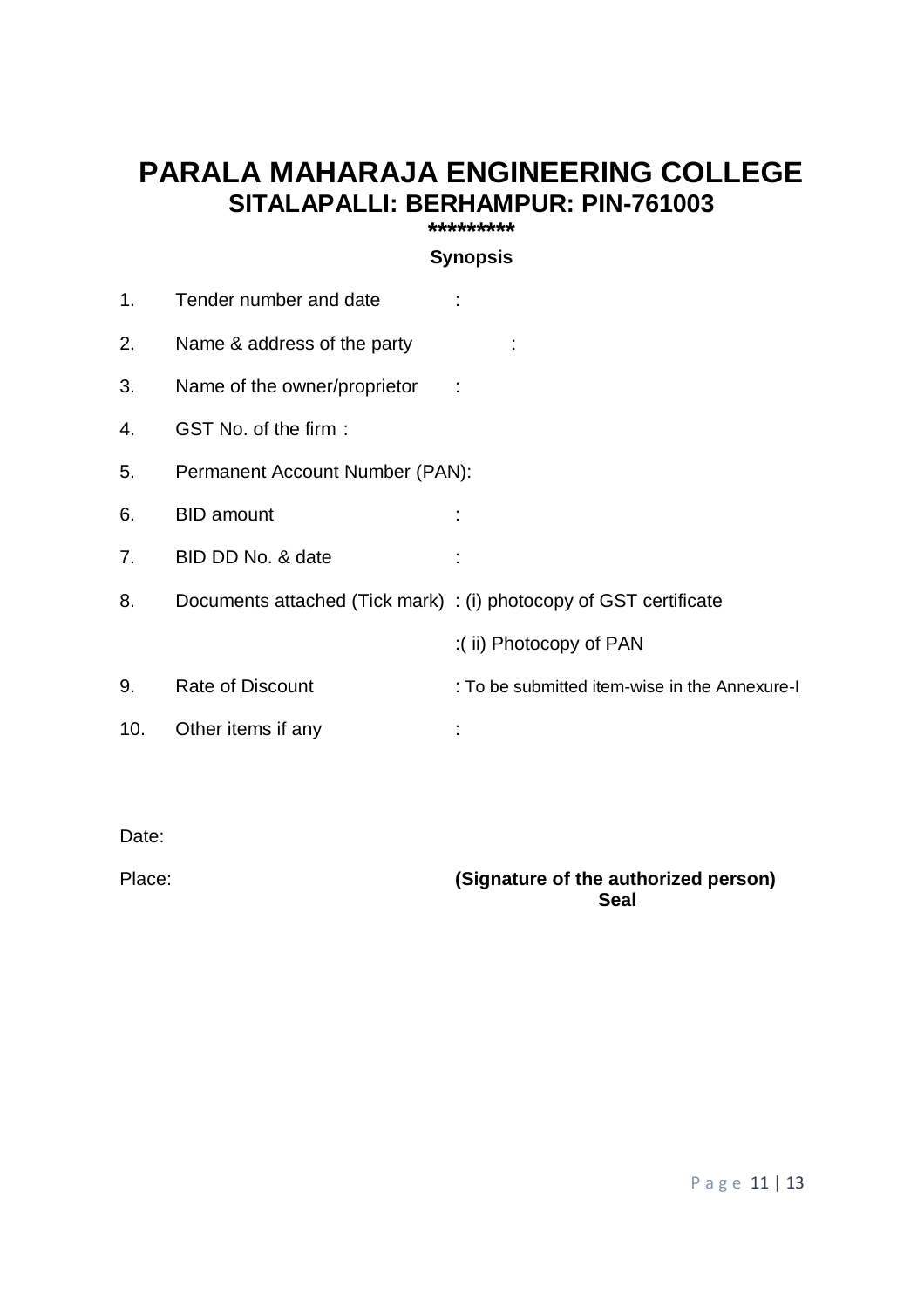### **CHECK LIST FOR QUALIFICATION IN TECHNICAL DOCUMENT**

**(Note: Suppliers are instructed to organize the Technical Bid along with all requisite Annexures/enclosures/support documents in the sequence of eligibility criteria given below, and put page number for every document enclosed)**

| S.No.          | <b>Eligibility Criteria</b>                                                                                                                                               | <b>Details</b> | Page No. |
|----------------|---------------------------------------------------------------------------------------------------------------------------------------------------------------------------|----------------|----------|
| 1              | <b>Tender Document:</b><br>All pages of the Tender document<br>including Annexures should be signed<br>and stamped.                                                       |                |          |
| $\overline{2}$ | Cost of tender form:<br>(Provide details of DD No. or CIFE cash<br>receipt No. and date, name of the Bank,<br>$etc.$ )                                                    |                |          |
| 3              | <b>Details of Earnest Money Deposit</b><br>(EMD):<br>(Provide details of DD No. and date,<br>name of the Bank, etc.)                                                      |                |          |
| $\overline{4}$ | Registration certificate of the firm:<br>(Year of starting of the Firm with<br><b>Registration Number/Date)</b>                                                           |                |          |
| 5              | <b>PAN/TAN Card:</b><br>(Please enclose a copy of PAN/TAN<br>card)                                                                                                        |                |          |
| 6              | GST NO.<br>(Please enclose a copy of GST)                                                                                                                                 |                |          |
| $\overline{7}$ | <b>Member of Good Office Committee</b><br>Yes/ No (please specify)                                                                                                        |                |          |
| 8              | Member of Federation of Publishers &<br><b>Booksellers Association of INDIA</b><br>(FPBAI)<br>Yes / No (please specify)                                                   |                |          |
| 9              | <b>Annual business Turnover:</b><br>Certified<br>(Attach Balance sheet and<br>copy form Chartered Accountant to<br>showing turnover for the last three<br>financial years |                |          |